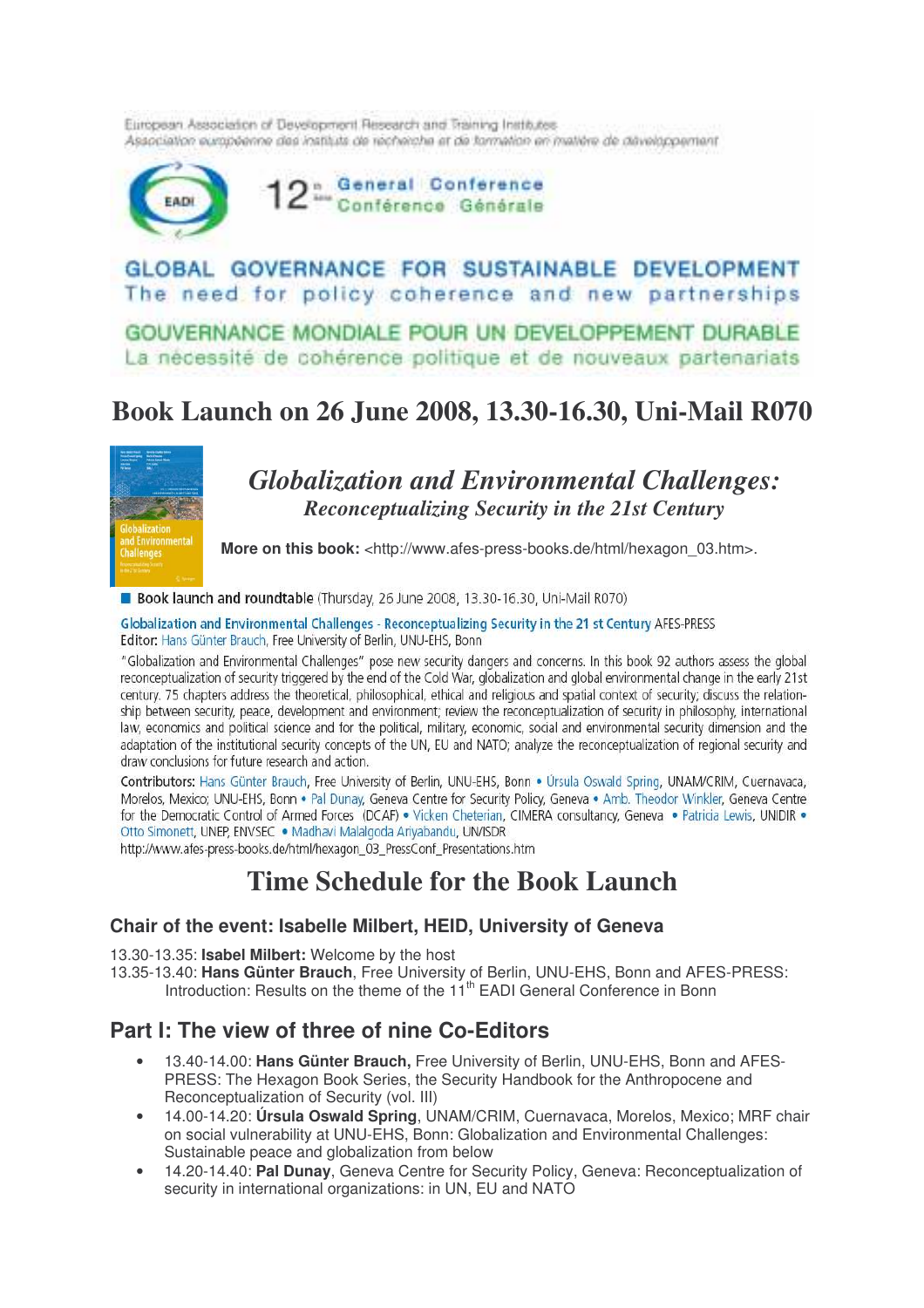### **Part II: The perspective of a book reviewer**

Chair: **Hans Günter Brauch,** Free University of Berlin, UNU-EHS, Bonn and AFES-PRESS

• 14.40-15.00: **Vicken Cheterian**, research director, CIMERA consultancy, Geneva

#### **Part III: Policy Relevance: Soft Security Challenges for the UN**

Chair: **Pal Dunay**, Geneva Centre for Security Policy, Geneva

- 15.00-15.05: **Pal Dunay**, Geneva Centre for Security Policy, Geneva: Introduction:
- 15.05-15.20: **Patricia Lewis**, director, UNIDIR: Disarmament and human security
- 15.20-15.35: **Otto Simonett**, UNEP, ENVSEC: The ENVSEC Initiative
- 15.35-15.50: **Madhavi Malalgoda Ariyabandu**, UN/ISDR: Mainstreaming of gender in human security concerns into the United Nations' International Strategy for Disaster Reduction
- 15.50-16.00: Discussion from the floor

### **Part IV: Discussion: Human Development and Human Security**

Chair: **Úrsula Oswald Spring**, UNAM/CRIM, MRF chair on social vulnerability at UNU-EHS

- 16.00 -16.10: **Ùrsula Oswald Spring** (Mexico): Introduction: Development and security
- 16.10-16.30: Discussion from the floor

#### **16.30-17.00 Coffee Break**

**Documented at:** http://www.afes-press-books.de/html/hexagon\_03\_PressConf\_Presentations.htm



# **Short Biographies of Speakers**

**Milbert Isabelle (France, Switzerland)** is a Professor at the Graduate Institute of International and Development Studies, Geneva, where her teaching and research specialization includes urban management, governance, international cooperation strategies and modern Indian studies. From 2001 to 2008, she has headed two research projects on governance, law and public policies, in Latin America and in India. She is presently member of the Executive Committee of EADI (*European Association of Development Institutes*) and Associate Researcher at the South Asia Research Centre (Paris, CNRS). Her publications include: *What Future for Urban Cooperation? An Assessment of Post-Habitat Strategies* (Bern: SDC, 2000); "Gouvernance et mondialisation", in: Cadène, Ph., (Ed.), 2007: *Mondialisation. L'intégration des pays en développement* (Paris: SEDES). Her PhD is on Indian urban law and public policies and it received the prize of the best PhD thesis (University of Paris II, 1986).

**Hans Günter Brauch** (Germany): Dr. phil. habil, Adj. Prof. (Privatdozent) at the Faculty of Political Science and Social Sciences, Free University of Berlin; since 2005 fellow at the Institute on Environment and Human Security of the United Nations University (UNU-EHS) in Bonn; since 1987 chairman of Peace Research and European Security Studies (AFES-PRESS). He was guest professor of international relations at the universities of Frankfurt on Main, Leipzig and Greifswald and at the teachers training college in Erfurt. From 1976-1989 he was research associate at Heidelberg and Stuttgart universities, a research fellow at Harvard and Stanford University and he was also teaching at the universities of Darmstadt, Tübingen, Stuttgart and Heidelberg.

*Publications*: He has published 63 books, studies and reports in English and German; 143 book chapters, 78 articles in journals on security, armament, climate, energy and migration policies and on Mediterranean issues, about 100 internet publications of keynote speeches and conference presentations.

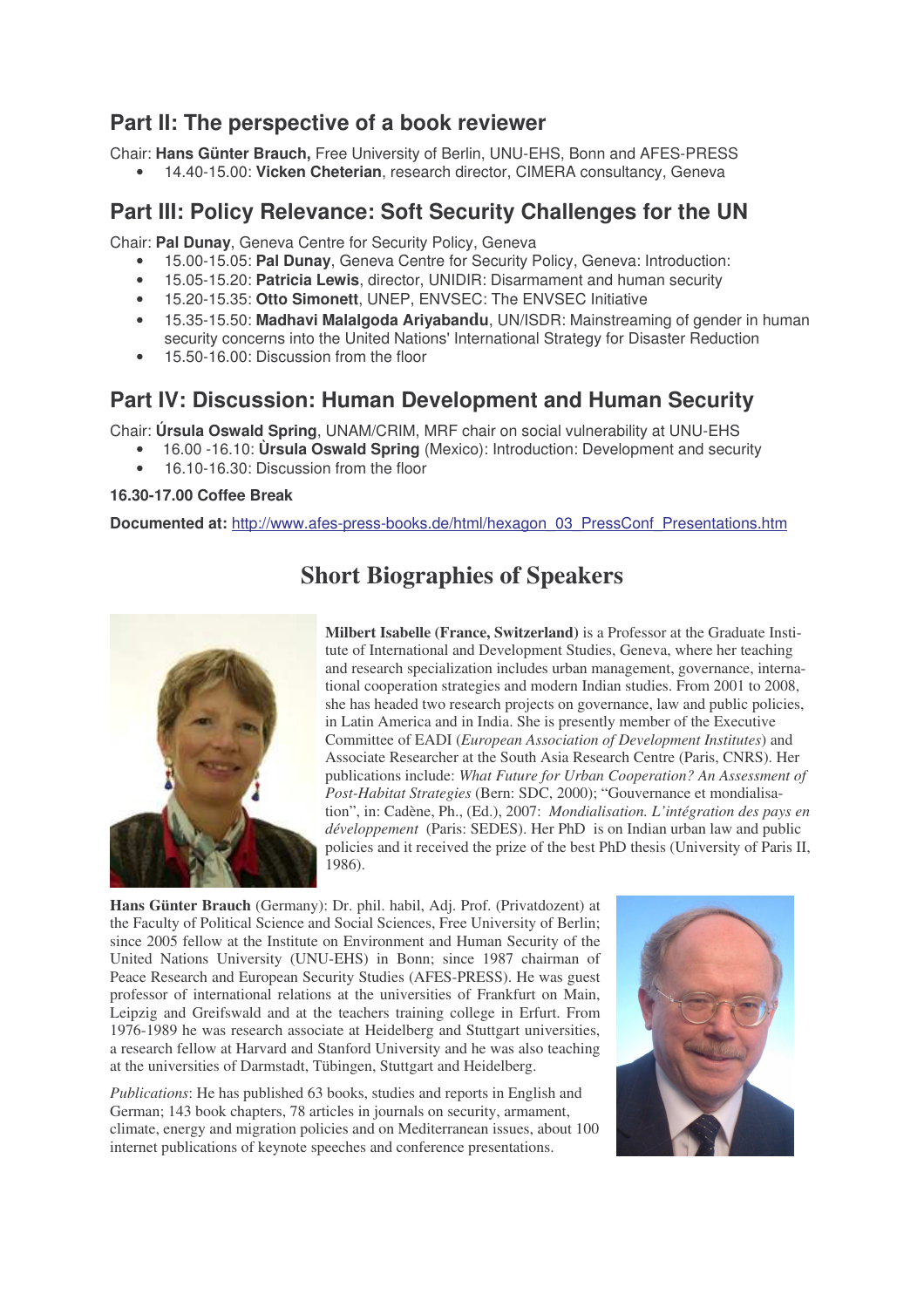

**Úrsula Oswald Spring (Mexico)**, professor/researcher at the National University of Mexico (UNAM) in the Regional Multidisciplinary Research Center (CRIM), first MunichRe Foundation Chair on Social Vulnerability at the United National University Institute for Environment and Human Security (UNU-EHS) for 2005- 2009. First Secretary General of the Colegio de Tlaxcala; General Attorney of Ecology in the State of Morelos (1992-1994); Minister of Ecological Development in the State of Morelos (1994-1998); President of the International Peace Research Association (1998- 2000), General Secretary of the Latin-American Council for Peace Research (2002-2006). She obtained her Ph.D from the University of Zürich (1978). She received the *Price Sor Juana Inés de la Cruz* (2005), the *Environmental Merit in Tlaxcala*, Mexico (2005. 2006); the *Price of Development of the UN* in Geneva. She was recognized as *Women Academic in UNAM* in 1990 and 2000; *Women of the Year* 2000. She works on non-violence and sustainable agriculture with groups of peasants and women and is the representative for Latin American of *Diverse Women for Diversity*.

**Pál Dunay** (Hungary) is faculty member, Geneva Centre for Security Policy. He was teaching at the International Law Department of Loránd Eötvös University in Budapest between 1982 and 1996 as assistant and later associate professor. Between 1994 and 1996 he was also deputy director of the Hungarian Institute of International Affairs. Between 1996 and 2004 he was director of the International Training Course in Security Policy at the Geneva Centre for Security Policy. Between 2004 and early 2007 he was senior researcher at the Stockholm International Peace Research Institute (SIPRI). He was director of the Hungarian Institute of International Affairs in 2007. Since autumn 2007 he has been course director of the Intenational Training Course in Security Policy at the Geneva Centre for Security Policy again. His recent publications include: *The OSCE in Crisis*. Chaillot Paper 88 (April 2006); (Co-author with Marton Krasznai, Hartwig Spitzer, Rafael Wiemker and William Wynne), *Open Skies: A Cooperative Approach to Military Transparency and Confidence Building* (2004); (Co-author with Wolfgang Zellner), *Ungarns Aussenpolitik 1990-1997: Zwischen Westintegration, Nachbarschafts- und Minderheitenpolitik* (1998).





**Vicken Cheterian** (Switzerland), head of research programmes at CIMERA. He leads policy related studies on issues of media and development, causes of conflicts, conflict resolution, and democratization processes. Ph.D. from the Graduate Institute of International Studies, University of Geneva. He worked as a journalist for *Le Monde Diplomatique*, and the *Neue Zürcher Zeitung*. He led a three year long project for confidence building between journalists and political analysts in the Caucasus (1997-2000), set-up the Caucasus Media Institute, a media training and research centre in Yerevan (2002-2004). He was a consultant for the ENVSEC Initiative co-authoring two EnvSec reports on the South Caucasus and Eastern Europe. Among his publications are: *Dialectics of Ethnic Conflicts and Oil Politics in the Caucasus* (Geneva, 1997); *Little Wars and a Great Game, Local Conflicts and International Competition in the Caucasus* (Bern, 2001); (co-author with Nina Iskandaryan): *Post-Soviet Media: From Propaganda to Journalism* [in Russian] (Yerevan, 2006).

**Dr. Patricia Lewis (UK),** Director of the United Nations Institute for Disarmament Research (UNIDIR). She received a B.Sc. in physics from the Univ. of Manchester in 1978, a doctorate in Nuclear Physics from the University of Birmingham in 1981. In 1982, she was a special assistant in the Rehabilitation Centres for Children in Calcutta, India, and from 1983-86, she lectured at the University of Auckland, New Zealand. From 1986-89, Lewis was Information Officer of the London-based Verification Technology Information Centre (VERTIC), and its director from 1989- 1997. During the 1988-90 negotiations on the CFE treaty, she was a consultant to the British Foreign and Commonwealth Office on the verification of conventional force reductions in Europe. In 1989-90 Dr. Lewis was appointed British government expert to the United Nations study on the Role of the United Nations in Verification . . She was Chair of the UK Gulf Syndrome Study Group; an external reviewer for the Canberra Commission Report on the Elimination of Nuclear Weapons, member of the Tokyo Forum for Nuclear Nonproliferation and Nuclear Disarmament 1998-99. From 2004 to 2006, she was a Commissioner on the Weapons of Mass Destructions Commission chaired by Dr Hans Blix.